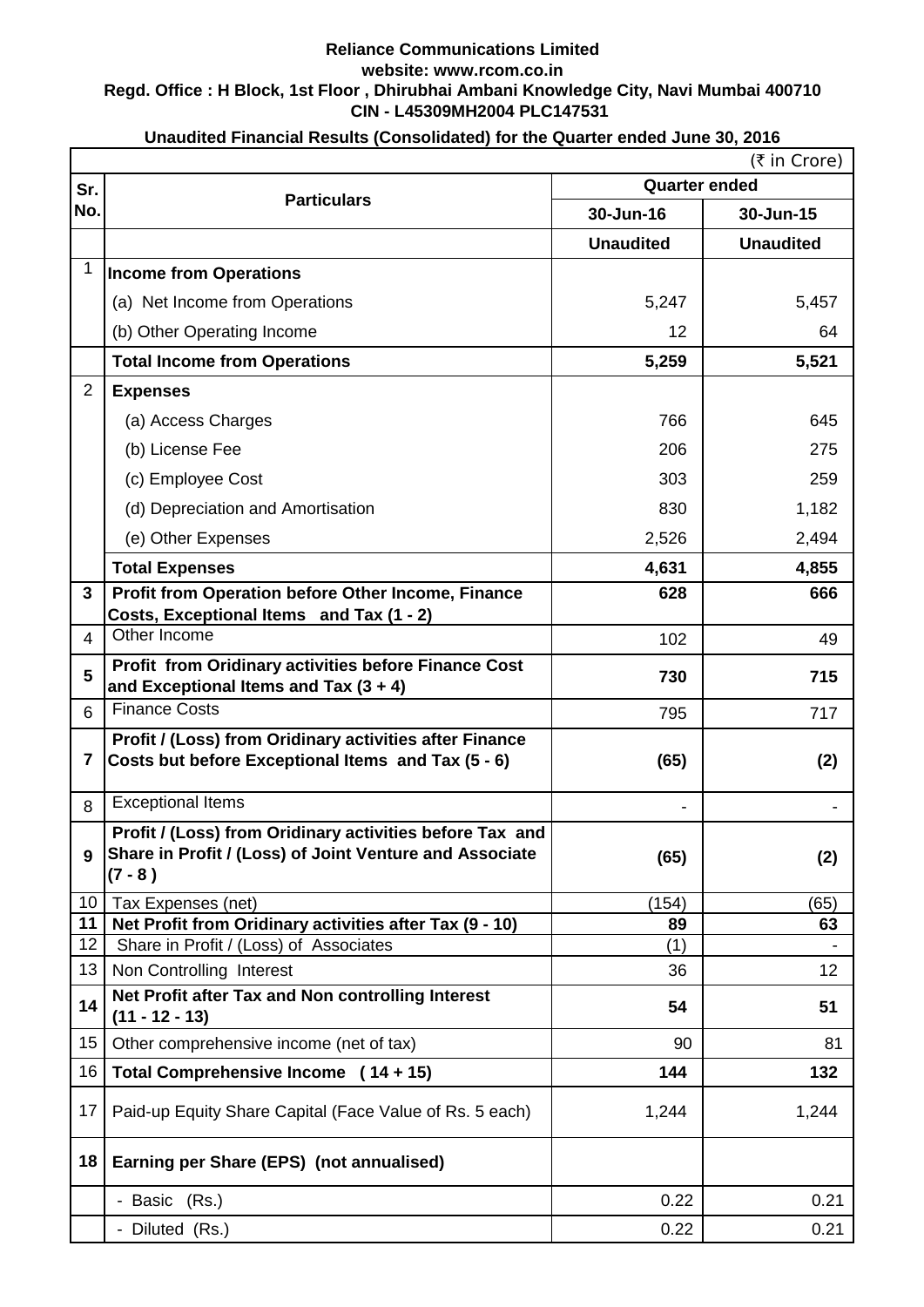| Segment wise Revenue, Results, Segment Assets and Segment Liablities |                                                                               |                      |                  |  |  |
|----------------------------------------------------------------------|-------------------------------------------------------------------------------|----------------------|------------------|--|--|
| Sr.<br>No.                                                           | <b>Particulars</b>                                                            | <b>Quarter ended</b> |                  |  |  |
|                                                                      |                                                                               | 30-Jun-16            | 30-Jun-15        |  |  |
|                                                                      |                                                                               | <b>Unaudited</b>     | <b>Unaudited</b> |  |  |
| $\mathbf{1}$                                                         | <b>Segment Revenue</b>                                                        |                      |                  |  |  |
|                                                                      | (a) India Operation                                                           | 4,693                | 4,812            |  |  |
|                                                                      | (b) Global Operation                                                          | 1,185                | 1,125            |  |  |
|                                                                      | <b>Total</b>                                                                  | 5,878                | 5,937            |  |  |
|                                                                      | Less: Inter segment revenue                                                   | (517)                | (367)            |  |  |
|                                                                      | <b>Income from Operations</b>                                                 | 5,361                | 5,570            |  |  |
| $\mathbf{2}$                                                         | <b>Segment Results</b>                                                        |                      |                  |  |  |
|                                                                      | Profit / (Loss) before Tax and Finance Costs from each<br>segment             |                      |                  |  |  |
|                                                                      | (a) India Operation                                                           | 671                  | 827              |  |  |
|                                                                      | (b) Global Operation                                                          | 59                   | (112)            |  |  |
|                                                                      | <b>Total</b>                                                                  | 730                  | 715              |  |  |
|                                                                      | Add: Unallocable Revenue                                                      |                      |                  |  |  |
|                                                                      | Less: Finance Costs (net)                                                     | 795                  | 717              |  |  |
|                                                                      | Less: Exceptional Items                                                       |                      |                  |  |  |
|                                                                      | Total Profit / (Loss) before Tax and share in profit /<br>(loss) of Associate | (65)                 | (2)              |  |  |
| 3                                                                    | <b>Segment Assets</b>                                                         |                      |                  |  |  |
|                                                                      | a) India Operation                                                            | 85,876               | 78,921           |  |  |
|                                                                      | b) Global Operation                                                           | 13,065               | 12,980           |  |  |
|                                                                      | c) Others/ Unallocated (net of Eliminations)                                  | 1,746                | 3,387            |  |  |
|                                                                      | <b>Total</b>                                                                  | 100,687              | 95,288           |  |  |
| 4                                                                    | <b>Segment Liabilities</b>                                                    |                      |                  |  |  |
|                                                                      | a) India Operation                                                            | 18,595               | 11,416           |  |  |
|                                                                      | b) Global Operation                                                           | 6,661                | 6,499            |  |  |
|                                                                      | c) Others/ Unallocated (net of Eliminations)                                  | 118                  | 2,590            |  |  |
|                                                                      | <b>Total</b>                                                                  | 25,374               | 20,505           |  |  |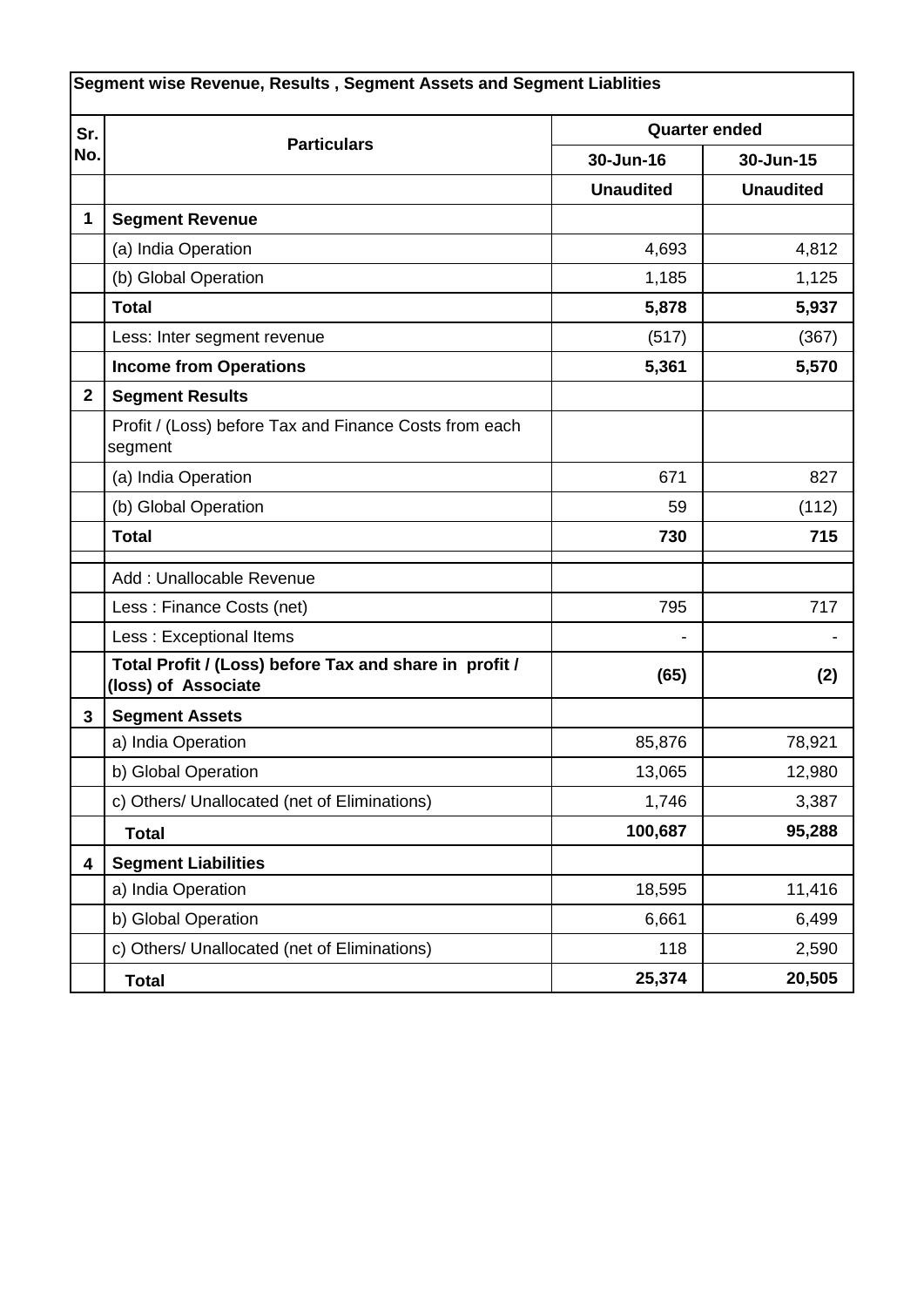## **Notes**

- 1. Figures of the previous period have been regrouped and reclassified, wherever required.
- 2. Pursuant to the Scheme of Arrangement ("the Scheme") sanctioned by the Hon'ble High Court of Judicature at Bombay, variation on account of changes in exchange rates including amortisation of the balance in "Foreign Currency Monetary Item Translation Difference Account (FCMITDA)" and depreciation consequent to addition of exchange differences to the cost of capitalised assets aggregating to  $\bar{\tau}$  238 crore during the quarter ended June 30, 2016, are withdrawable from General Reserve. These withdrawable items are not considered in the accounts for the quarter ended on June 30, 2016 and consequently no withdrawal has been made. The necessary effects, if any, will be carried out at the year end. The Company has, as permitted under the said Schemes, adjusted additional depreciation of  $\bar{\tau}$  257 crore, arising on fair value of certain assets, for the quarter by withdrawing an equivalent amount from General Reserve. The matter has been referred to in the Limited Review Report by the Auditors.
- 3. The Company has adopted Indian Accounting Standard (Ind AS) from April 1, 2016 with a transition date of April 1, 2015.The figures for the quarter ended June 30, 2015 have also been converted as per Ind AS, which have not been subject to limited review or audit. However, the management has exercised necessary due diligence to ensure that the comparable financial results are correctly stated.
	- a. Reconciliation and explanatory notes for the effects of the transition on Statement of Profit and Loss for the quarter ended June 30, 2015 as previously reported and as per Ind AS are as follows:

| Sr. | Adjustments to Increase/ (Decrease) in Net Profit    | <b>Amount</b>                 | <b>Refer Note</b> |
|-----|------------------------------------------------------|-------------------------------|-------------------|
|     |                                                      | $(5 \text{ in } \text{core})$ | below             |
| 1   | Net profit as previously reported as per Indian GAAP | 177                           |                   |
| 2   | <b>Restatement of Revenue</b>                        | 29                            | h                 |
| 3   | Impact on Depreciation                               | (209)                         | C                 |
| 4   | Fair Valuation impact of Financial Instruments       | (13)                          | d                 |
| 5   | <b>Deferred Tax Credit</b>                           | 73                            | e                 |
| 6   | <b>Others</b>                                        | (6)                           |                   |
| 7   | Net Profit before Other Comprehensive Income as per  | 51                            |                   |
|     | Ind AS                                               |                               |                   |

b. Restatement of Revenue from non cancellable right of use and other revenues, to be recognised over a period of underlying contract of services in line with applicable Ind AS have been reversed on transition date.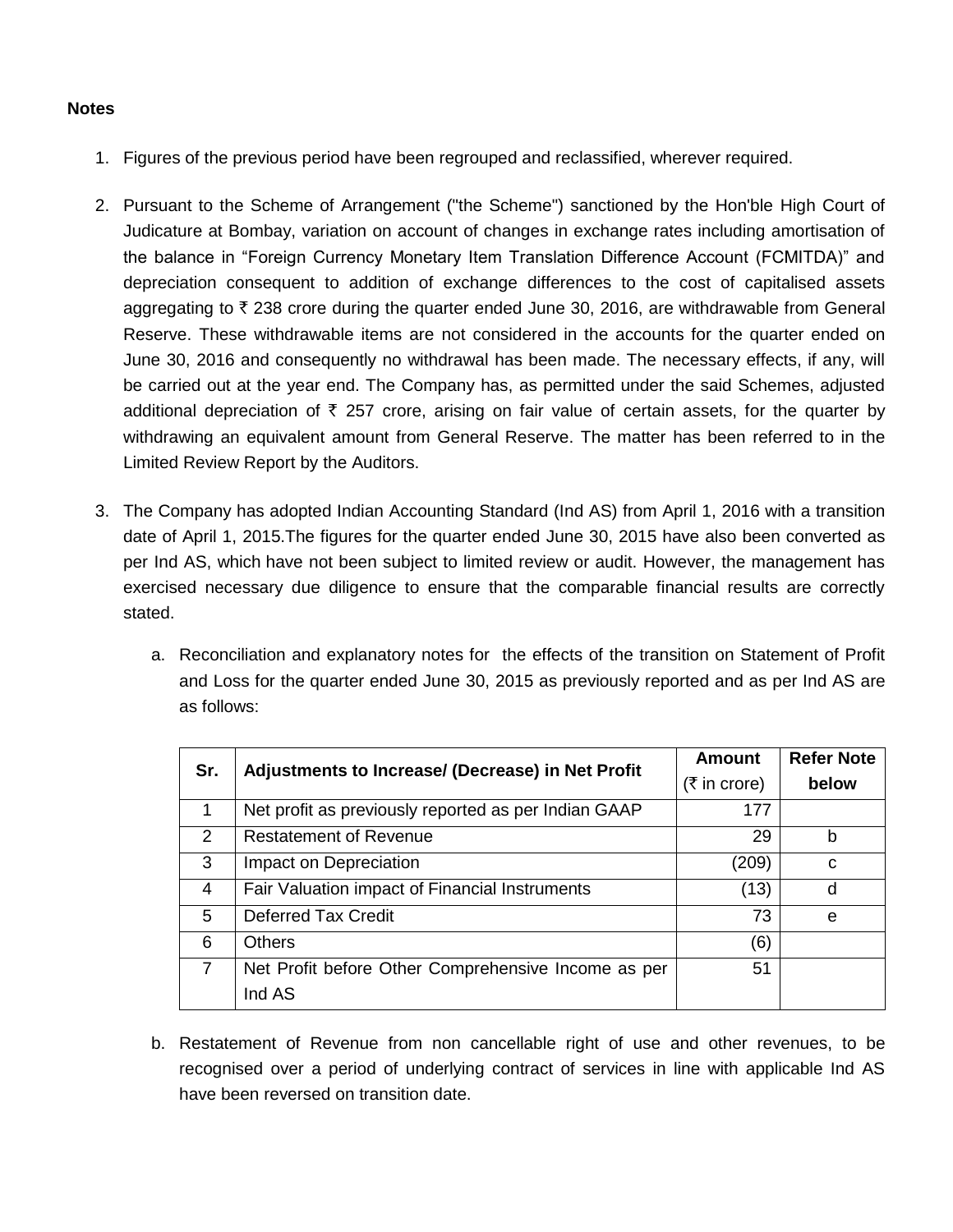- c. Depreciation impact consists of  $\bar{\tau}$  22 crore on account of fair valuation and restatement under Ind AS and  $\bar{\tau}$  187 crore on account of Restatement of Revenue.
- d. Fair valuation impact of borrowings, deposits/ advances etc. has been accounted considering net present value on transition date and consequent impact on profitability.
- e. Deferred tax is charged due to following the Balance Sheet approach; and impact arising on account of such changes on transition date.
- f. Other Comprehensive Income also comprises of actuarial gains and losses on employee Benefits, Exchange differences on translation of foreign operations/ subsidiaries and Fair valuation of Investments.
- 4. The listed Redeemable Non Convertible Debentures (NCDs) of the Company aggregating to  $\bar{z}$  4,625 crore as on June 30, 2016 are secured by way of first pari passu charge on the whole of the movable properties, insurance contracts of the Company and its three subsidiaries and the asset cover thereof exceeds 100% of the principal amount of the said Debentures. Out of the above, in case of NCDs of  $\bar{\tau}$  2,000 crore, the Company has also assigned Telecom Licences, by execution of Tripartite Agreements with Department of Telecommunications (DoT).
- 5. The Company is operating with India Operations, Global Operations and Others/ Unallocated segments. Accordingly, segment-wise information has been given. This is in line with the requirement of Ind AS 108 "Operating Segments".
- 6. The Company has opted to publish consolidated financial results for the year 2016 17. Standalone financial results, for the quarter ended June 30, 2016 can be viewed on the website of the Company, National Stock Exchange of India Limited and BSE Limited at www.rcom.co.in, www.nseindia.com and www.bseindia.com respectively.

|                                   |                  | (₹ in core)      |
|-----------------------------------|------------------|------------------|
|                                   | 30-Jun-2016      | 30-Jun-2015      |
| <b>Particulars</b>                | <b>Unaudited</b> | <b>Unaudited</b> |
| <b>Total Income</b>               | 2,592            | 2,585            |
| Profit /(Loss) before tax         | (854)            | (550)            |
| <b>Total Comprehensive Income</b> | (559)            | (231)            |

7. Additional information on standalone basis is as follows: